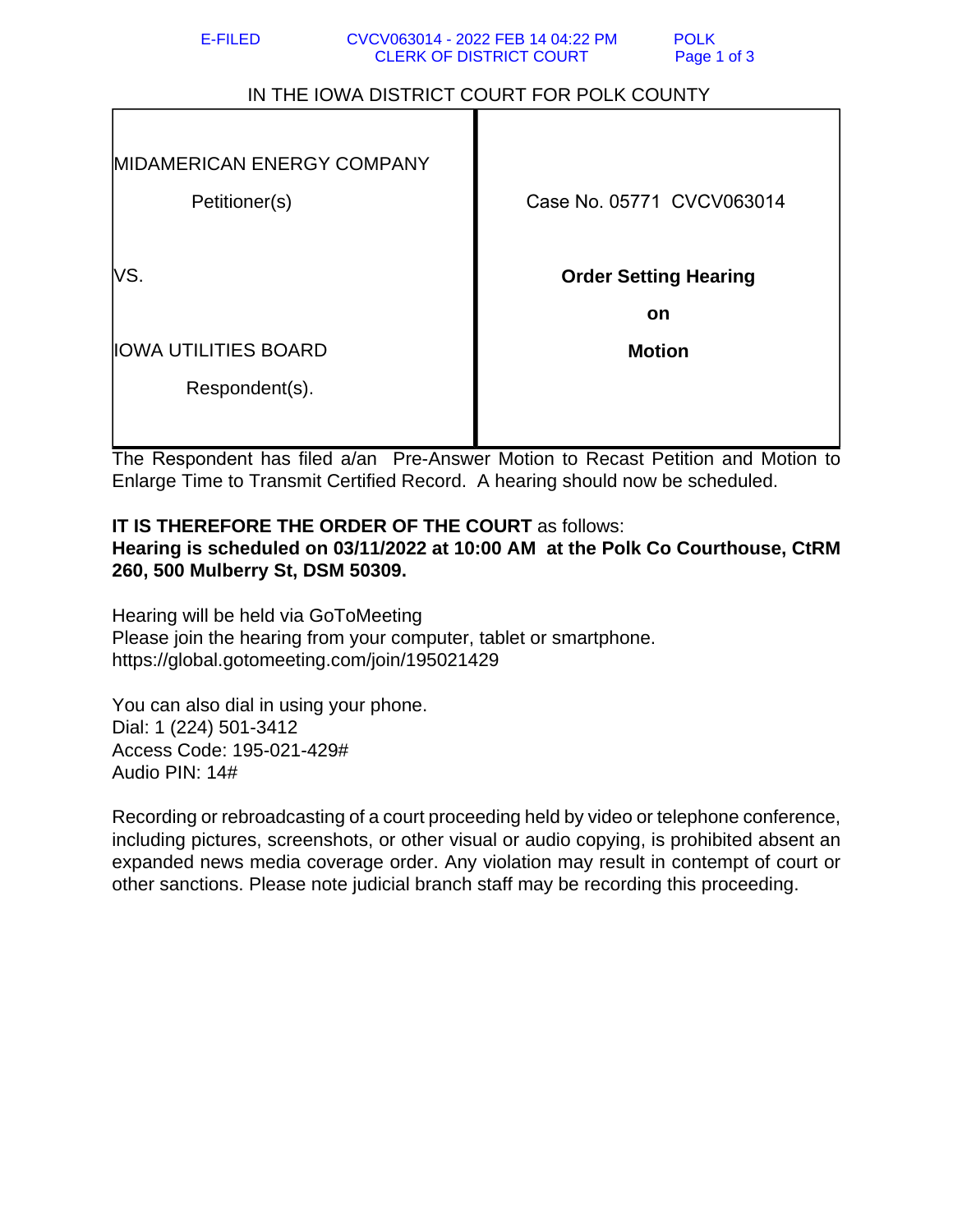## E-FILED CVCV063014 - 2022 FEB 14 04:22 PM POLK<br>CLERK OF DISTRICT COURT Page 2 of 3 **CLERK OF DISTRICT COURT**

If you need assistance to participate in court due to a disability, call the disability coordinator at (515) 286-3394 or information at https://www.iowacourts.gov/for-the-public/ada/. Persons who are hearing or speech impaired may call Relay Iowa TTY (1-800-735-2942). **Disability coordinators cannot provide legal advice.**